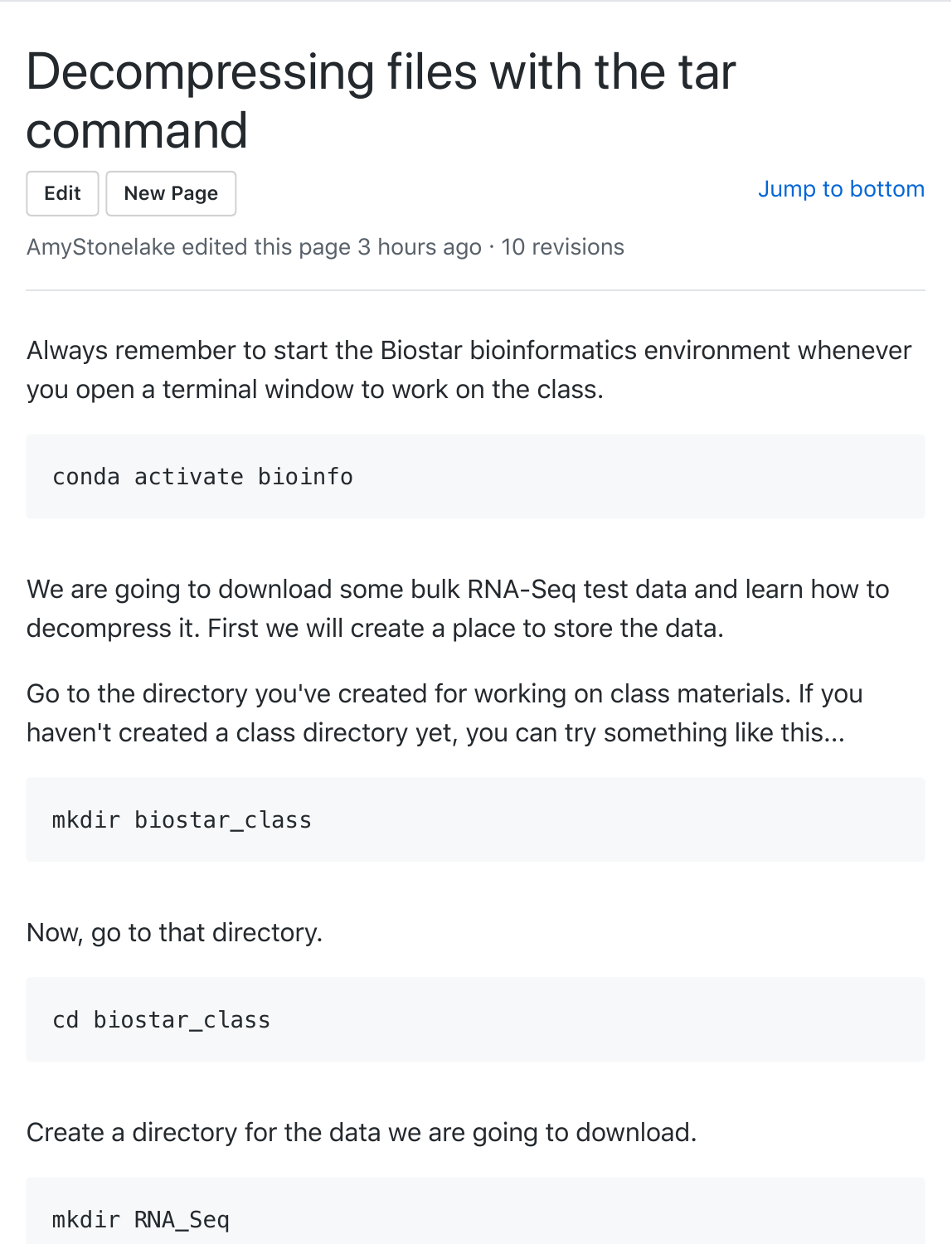Now, go to the RNA\_Seq directory you have created.

cd RNA\_Seq

Now that we're in the correct directory, we will use the "curl" command to download some bulk RNA-Seq test data.

```
curl http://genomedata.org/rnaseq-
tutorial/HBR UHR ERCC ds 5pc.tar --output
HBR_UHR_ERCC_ds_5pc.tar
```
Let's take a look at this Unix command line... We know about the "curl" command. It is used to retrieve data from web sites. A similar command is "wget". Usually the Unix system will have either curl or wget installed, not both. To see which is active on your system, just type the command at the command line like this...

wget

You may see an error like this if wget is not installed.

-bash: wget: command not found

Next, try the curl command.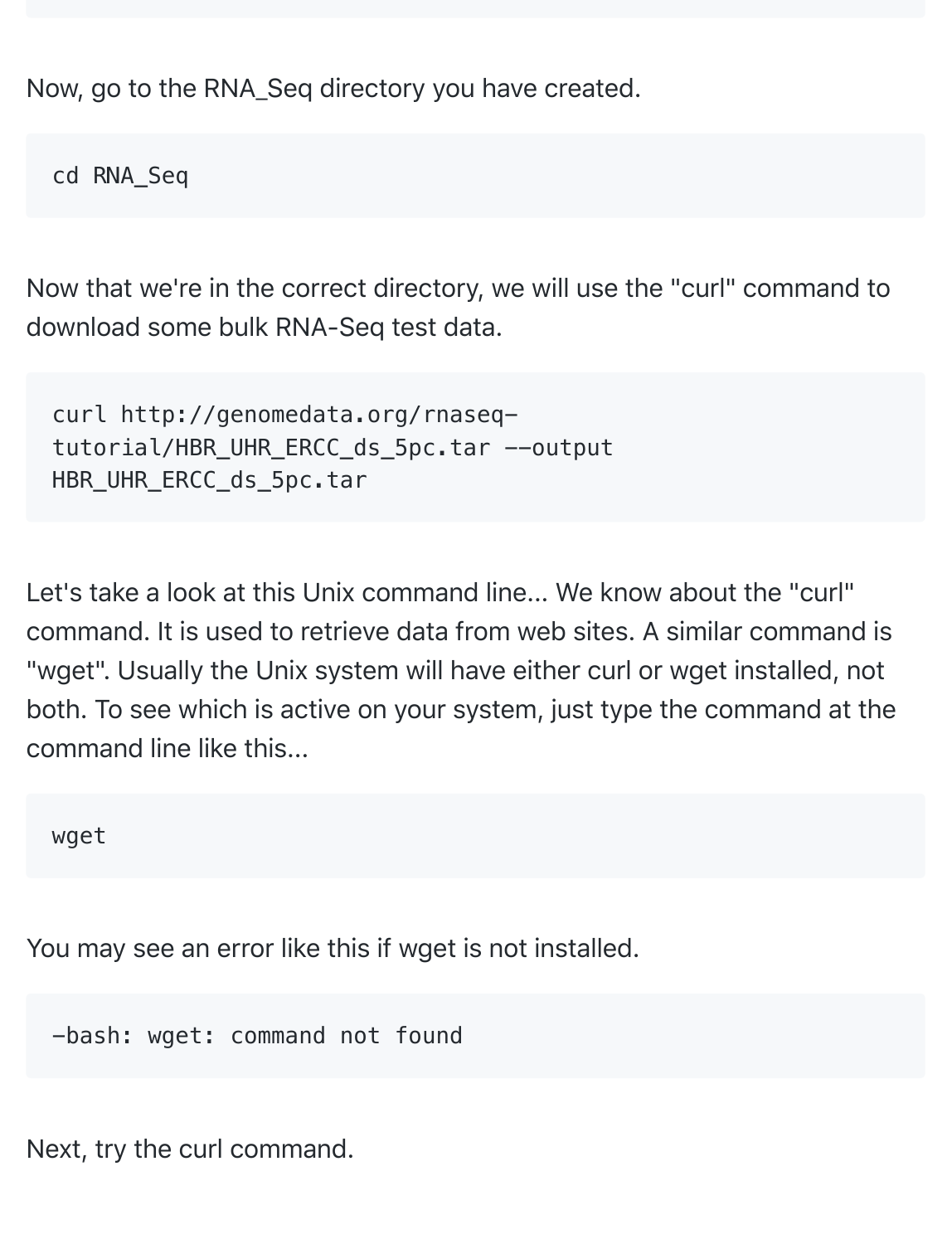```
curl
```
If curl is active on the system, you may see something like this...

```
curl: try 'curl --help' or 'curl --manual' for more
information
```
We can do as the instructions say...

curl --help

and see information on the usage of the curl command. So it looks like curl is installed on this system.

[Okay, moving on. Let's take a look at this command line. We know what cu](http://genomedata.org/rnaseq-tutorial/HBR_UHR_ERCC_ds_5pc.tar)rl means, how about the rest of it. The URL "http://genomedata.org/rnaseqtutorial/HBR\_UHR\_ERCC\_ds\_5pc.tar" represents the "path" to this data. Paths are a very important concept in Unix. An incorrect path can result in frustrating "file not found" errors.

curl http://genomedata.org/rnaseqtutorial/HBR\_UHR\_ERCC\_ds\_5pc.tar --output HBR\_UHR\_ERCC\_ds\_5pc.tar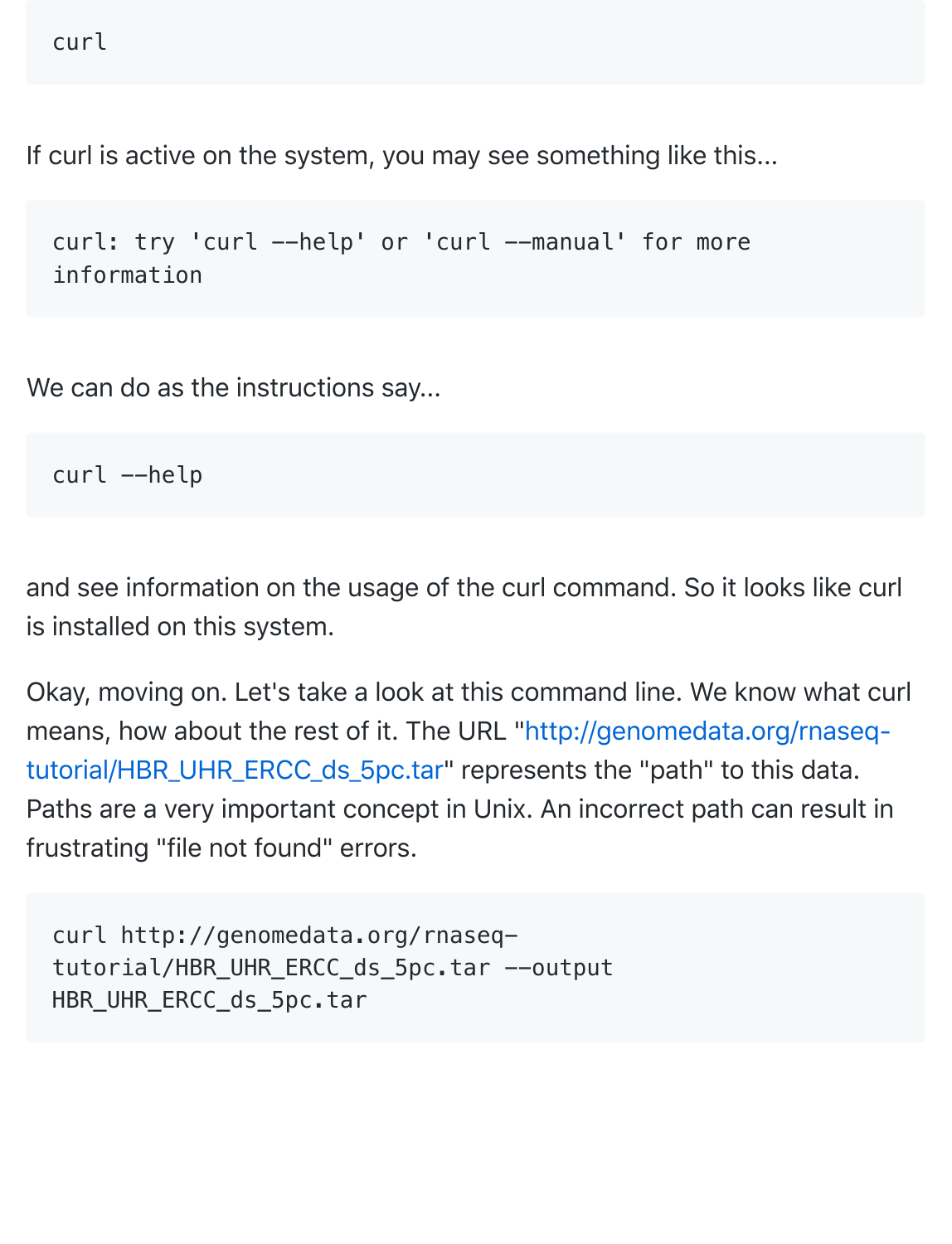The path to the file "HBR\_UHR\_ERCC\_ds\_5pc.tar" is "genomedata.org/rnaseq-tutorial" which can be translated as "on the genomedata.org server, there is a directory (folder) named "rnaseq-tutorial" that contains the file HBR\_UHR\_ERCC\_ds\_5pc.tar". Notice how there are no blank spaces in the path name - Unix can not deal with spaces in file names, directories or paths.

Another w[ay to get to this data file](http://genomedata.org/) is via the WWW. Open a browser window and enter "http://genomedata.org". You will see an index page listing all the directories on this server. It should look something like this.

## Index of /

|                   | Name              |                                     | <b>Last modified</b> Size Description |
|-------------------|-------------------|-------------------------------------|---------------------------------------|
| <b>README.txt</b> |                   | 2018-10-23 16:45 109                |                                       |
| gen-viz-workshop/ |                   | 2018-10-23 16:44                    |                                       |
| neoag-protocol/   |                   | 2020-03-20 20:07                    |                                       |
| pmbio-workshop/   |                   | 2018-10-25 02:08                    |                                       |
|                   |                   | pvactools-examples/2019-04-15 04:11 |                                       |
| maseq-tutorial/   |                   | 2019-06-11 20:25                    |                                       |
|                   | seq-tec-workshop/ | 2019-10-28 19:00                    |                                       |

Apache/2.4.29 (Ubuntu) Server at genomedata.org Port 80

Find the "rnaseq-tutorial" folder and click on it. Now you will see something like this.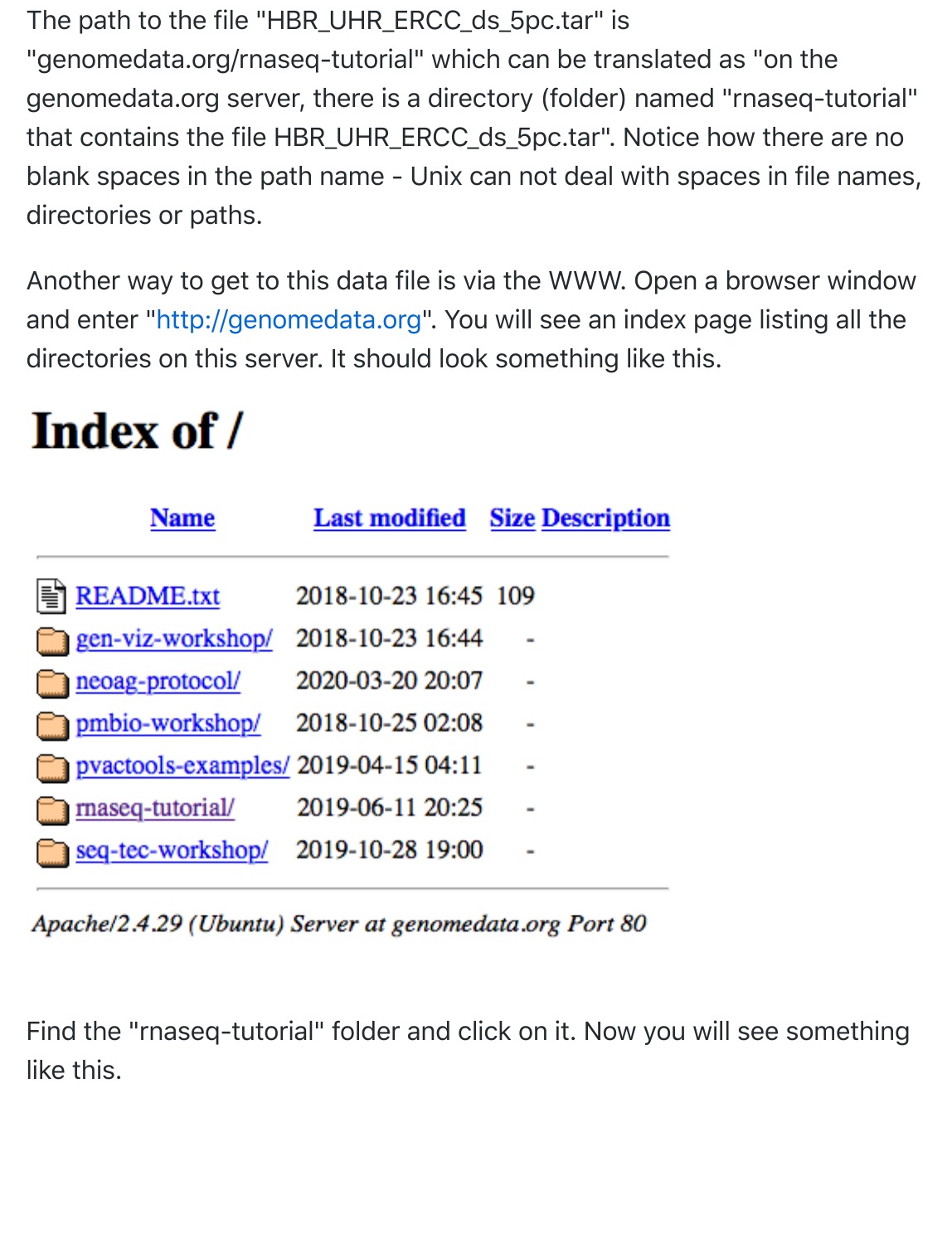## **Index of /rnaseq-tutorial**

|   | <b>Name</b>                                                               | <b>Last modified</b>  |    | <b>Size Description</b> |
|---|---------------------------------------------------------------------------|-----------------------|----|-------------------------|
|   | <b>Parent Directory</b>                                                   |                       |    |                         |
| Ħ | ERCC_Controls_Analysis.txt                                                | 2018-10-23 16:49 4.0K |    |                         |
|   | GRC-human-build38_human_90_38-rna_seq_annotation.tgz                      | 2018-10-23 16:48 5.8G |    |                         |
| 7 | GRC-human-build38_human_90_38-rna_seq_annotation.tgz.md5 2018-10-23 16:49 |                       | 87 |                         |
| 쁿 | HBR_UHR_ERCC_ds_5pc.tar                                                   | 2018-10-23 16:49 111M |    |                         |
|   | Integrative_Assignment_RNA.tar.gz                                         | 2019-02-27 20:23 12G  |    |                         |
|   | RSeQC.zip                                                                 | 2018-10-23 16:49 422M |    |                         |
|   | annotations/                                                              | 2018-10-23 16:49      |    |                         |
|   | data.tar.gz                                                               | 2018-10-23 16:49 58M  |    |                         |
|   | fasta/                                                                    | 2018-10-23 16:48      |    |                         |
| P | illumina_multiplex.fa                                                     | 2018-10-23 16:49 161  |    |                         |
| H | multiqc_report.html                                                       | 2019-06-11 20:25 1.1M |    |                         |
| 헯 | practical.tar                                                             | 2018-10-23 16:48 347M |    |                         |
|   | testdata/                                                                 | 2019-03-15 18:44      |    |                         |
|   | trinity_trinotate_tutorial.Toronto2017.tar.gz                             | 2018-10-23 16:49 2.5G |    |                         |

Apache/2.4.29 (Ubuntu) Server at genomedata.org Port 80

If you look closely, you will find a file named "HBR\_UHR\_ERCC\_ds\_5pc.tar". What happens if you click on this link? Does it download? Can you open a tar file in the Mac environment? How about on PC? How would you do it?

Okay, let's take a look at the file name "HBR\_UHR\_ERCC\_ds\_5pc.tar". What does the ".tar" extension mean? tar refers to "tape archive", and is the most commonly used Unix method to compress files. How do we deal with tar files? On a Unix system, we can decompress .tar files using the tar command, like this.

```
tar xvf filename.tar
```
So for our file, the command would be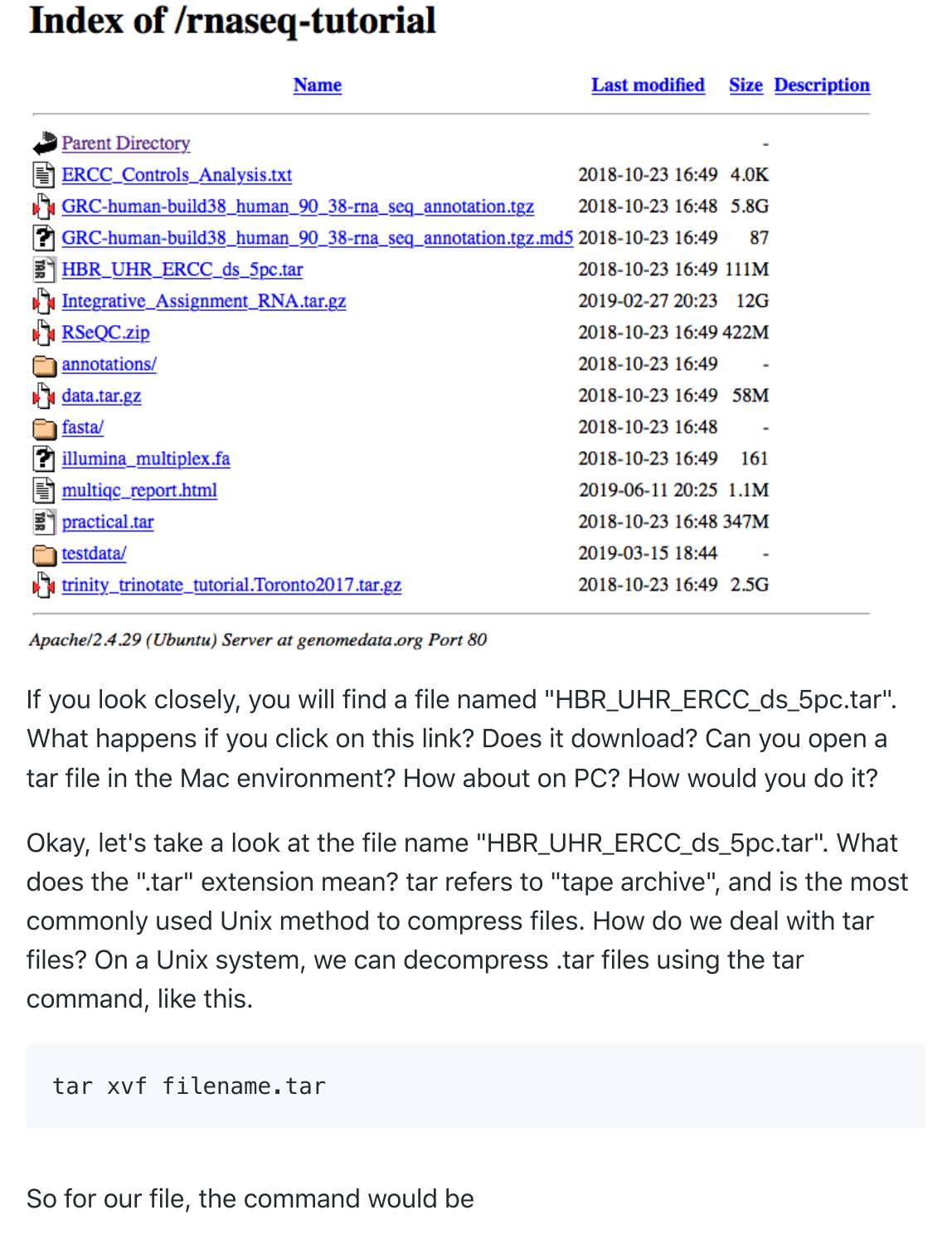tar xvf HBR\_UHR\_ERCC\_ds\_5pc.tar

What does "xvf" mean? If we check the "man" page for tar, we could find out...

man tar

"x" means - extract to disk from the tar (tape archive),

"v" means - produce verbose output. When using this flag tar will list each file name as it is read from the tar (tape archive).

"f" (file) means read the tar (tape archive) from or to the specified file.

You will sometimes see the command used this way with a "-" in front of the flags.

tar -xvf filename.tar

OR

tar xvf filename.tar

Both of these notations produce the same results.

There are also lots more flags that can be used - see the man page.

What happens when you run the tar command?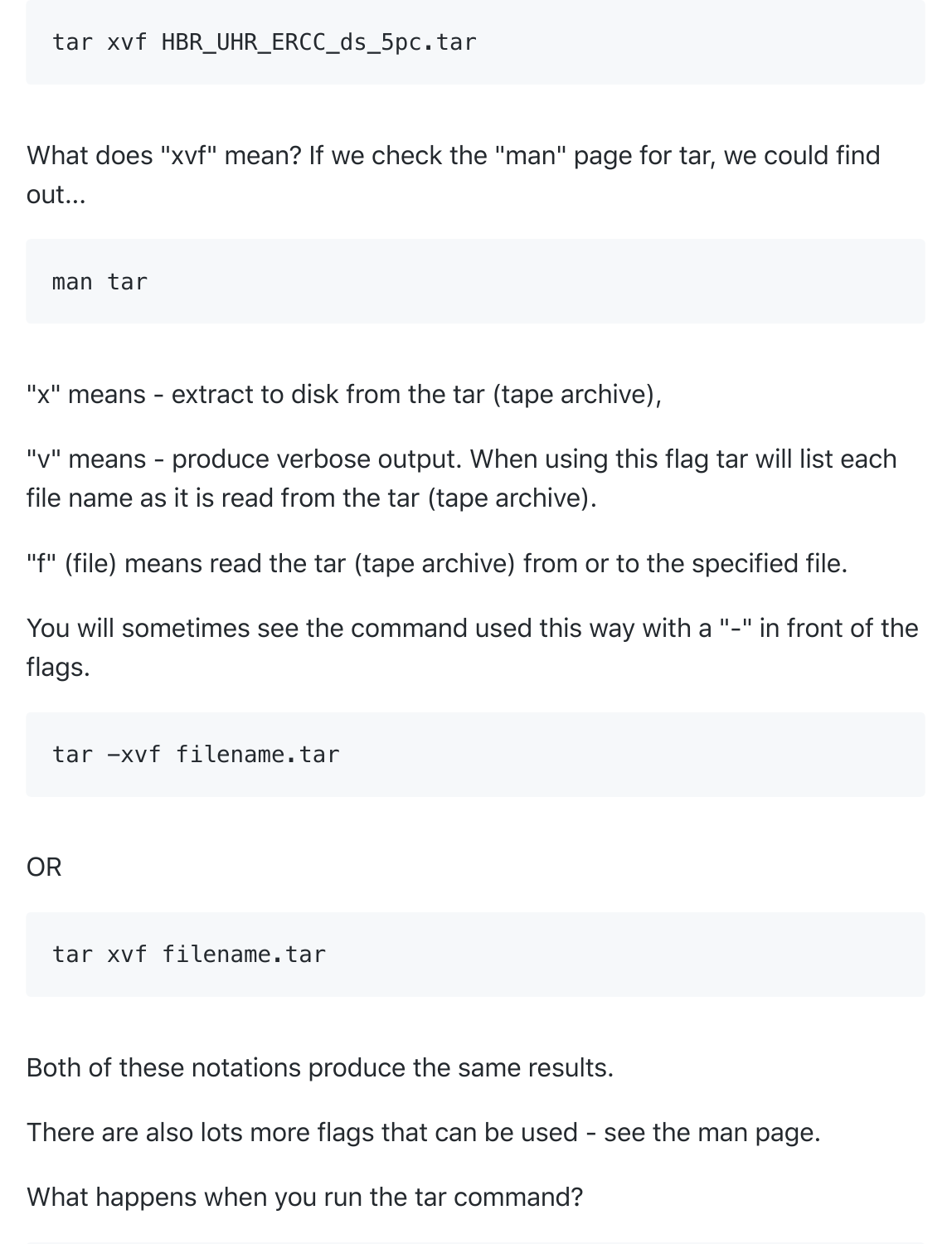tar xvf HBR\_UHR\_ERCC\_ds\_5pc.tar

You should see each of the files listed as the tar is decompressed. There should be a total of 12 files in this tar. Note that each file now has the extension .fastq.gz. What does this tell you about the files? They are fastq formatted files, and they are "zipped", which is another form of compression. Instead of "unzipping" all these files with the "gunzip" command, we can peek inside them with the "zcat" command. On Mac systems, you may need to use "gzcat" instead.

```
gzcat UHR_Rep1_ERCC-Mix1_Build37-ErccTranscripts-
chr22.read1.fastq.gz \mid head -n 8
```
In this case, we are "piping" - with the pipe symbol "|", the results of the "zcat" command into the "head" command and selecting to see the top 8 lines of the file (-n 8).

The results should show the top 8 lines of the ".fastq.gz" file, which consists of two fastq files (remember each fastq file has 4 lines). Something like this...

```
@HWI-ST718_146963544:8:1212:5958:93757/2
TTATGGGATTCGATCAACAGAGAGTAACAGAGTATTATTATGTTATTTTATTCTGTGTGTATTT
```
+

CCCFFFFFHHHHHJJJJJJJJJJJHIJJJJHICFGIIJJJIIIIJJJJJJHHJJJIJIJIJJJJJJJJJJJJJIJIJJJJJIJHHHHHHFFFFDDCDDDD

@HWI-ST718\_146963544:7:2308:7250:88065/2 CTAGCATTCACATGCATGTTGCTACAGTACAATTGATTCATTAATTAACTTTAGCCAATTACTTAGTAAACTCAGGTCAACAAGAAAGGAGGCAATGCTT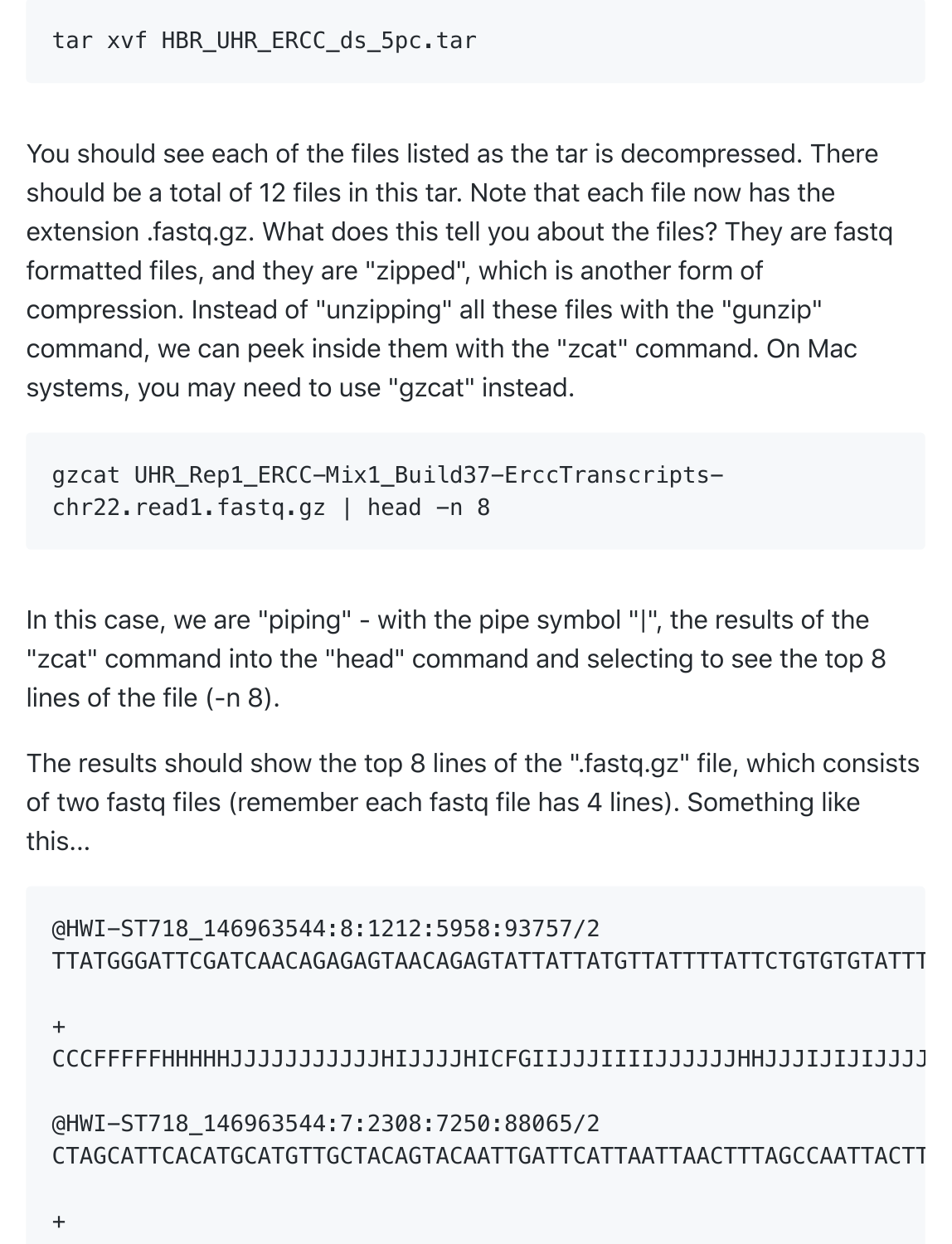(don't worry if your data is not exactly the same as the example)

Keep in mind, there are several Unix commands that can be used to look at the contents of files, each has it's own flags/options and is used slightly differently. For example:

less more cat head tail

To see how each of them works, you can look at the man pages.

man less man more man cat man head man tail

Now, if you DID want to do the final decompression on these files, you would use the "gunzip" command.

```
gunzip UHR_Rep1_ERCC-Mix1_Build37-ErccTranscripts-
chr22.read1.fastq.gz
```